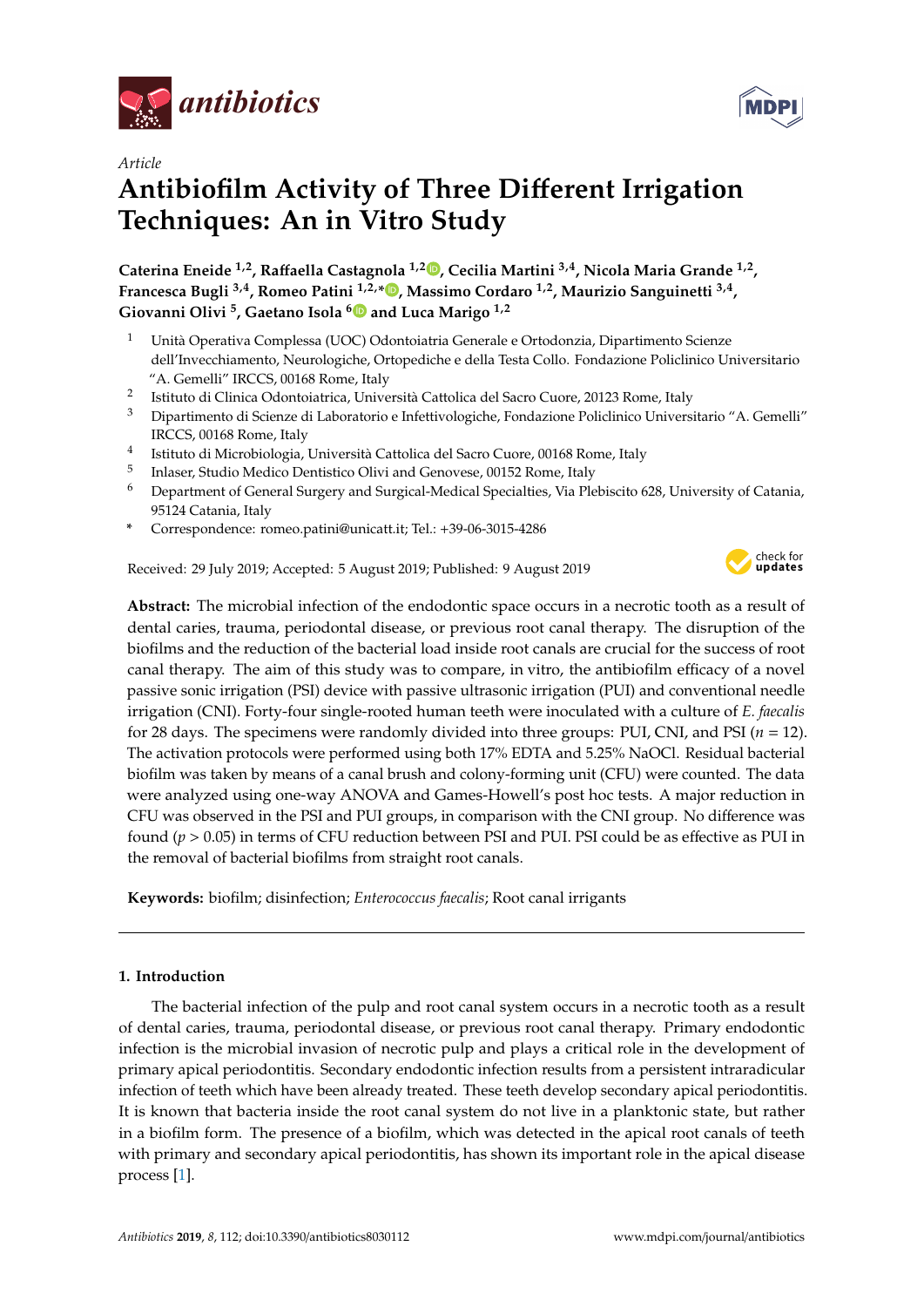Consequently, lowering the bacterial load and disrupting the biofilm inside the root canal system are crucial for the success of endodontic therapy. Persistent bacteria, such as *E. faecalis*, inside the root canals, are one of the main reasons for endodontic failure [\[2\]](#page-5-1). Clinically, during root canal therapy, combining both mechanical instrumentation and the use of irrigant solutions have achieved a three-dimensional cleaning and disinfection of the endodontic space. Irrigation is the key step of root canal therapy. Sodium hypochlorite (NaOCl) is the most widely used irrigant solutions for root canal disinfection. This compound has demonstrated an important role in dissolving necrotic pulp tissue and debris from the root canal walls, together with its lubrication properties [\[3\]](#page-6-0). Conventional needle irrigation (CNI) has shown its limits in delivering NaOCl inside the root canal when complex anatomy is present. Several studies have demonstrated that the efficacy of the irrigant could be enhanced by its activation. Different activation methods have been proposed to improve the effect of irrigant solutions [\[4](#page-6-1)[,5\]](#page-6-2).

By now, the gold standard is represented by passive ultrasonic irrigation (PUI), which has shown its efficacy in both root canal disinfection and removal of the smear layer [\[6\]](#page-6-3). The efficacy of PUI is mainly due to cavitation and to an acoustic streaming effect. However, this technique has shown several procedural limitations, such as contact of the ultrasonic file with the dentinal wall, especially in curved root canals, which reduces its energy [\[7\]](#page-6-4).

Regarding sonically activated irrigation, a novel sonic tip EDDY (VDW, Munich, Germany) has been introduced. This polyamide tip works at a higher frequency (6000 Hz) than other sonic devices. This passive sonic irrigation (PSI) has been demonstrated to be as effective as PUI in the removal of the smear layer from the root canal walls, but only a few studies have tested its efficacy against oral bacteria [\[8](#page-6-5)[–10\]](#page-6-6).

In vitro studies that have tested the antimicrobial efficacy of irrigation protocols or irrigant solutions have tried to evaluate the residual bacterial biofilm inside the root canal system [\[10,](#page-6-6)[11\]](#page-6-7). The sampling methods may be quite different; most of the studies used a sterile paper point or direct aspiration of the canal content [\[9](#page-6-8)[,12\]](#page-6-9). Others used dentin chips obtained by diamond bur or endodontic files that should be able to collect the biofilm [\[13,](#page-6-10)[14\]](#page-6-11). The ideal sampling method should be simple, highly reproducible, and not prone to operator-related variation.

The aim of this in vitro study was to compare the efficacy of root canal disinfection against biofilms of *E. faecalis* using three different irrigation techniques. The null hypothesis tested was that there is no difference between the activation and no-activation groups.

## **2. Results**

The results are reported in Tables [1](#page-1-0) and [2.](#page-2-0)

A statistically significant difference was found among groups (*p* < 0.05). There was a greater CFU reduction in groups activated sonically or ultrasonically than in the CNI group.

<span id="page-1-0"></span>A significant difference was found between CNI and PUI groups (*p* = 0.008) and between CNI and PSI (*p* = 0.012). However, no difference was highlighted between the PUI and PSI groups (*p* = 0.074).

**Table 1.** Mean, Median, and Standard Deviation per group of CFU after irrigation protocols.

| <b>Experimental Groups</b> | Mean (SD)                              | Median              | Range                               |
|----------------------------|----------------------------------------|---------------------|-------------------------------------|
| $CNI (n = 12)$             | $1.42 \times 10^8$ $(1.1 \times 10^8)$ | $1 \times 10^8$     | $6 \times 10^{6} - 3 \times 10^{8}$ |
| PSI $(n = 12)$             | (0(0)                                  |                     |                                     |
| PUI $(n = 12)$             | $1.06 \times 10^5$ $(1.2 \times 10^5)$ | $3.5 \times 10^{4}$ | $7 \times 10^{-3} \times 10^{5}$    |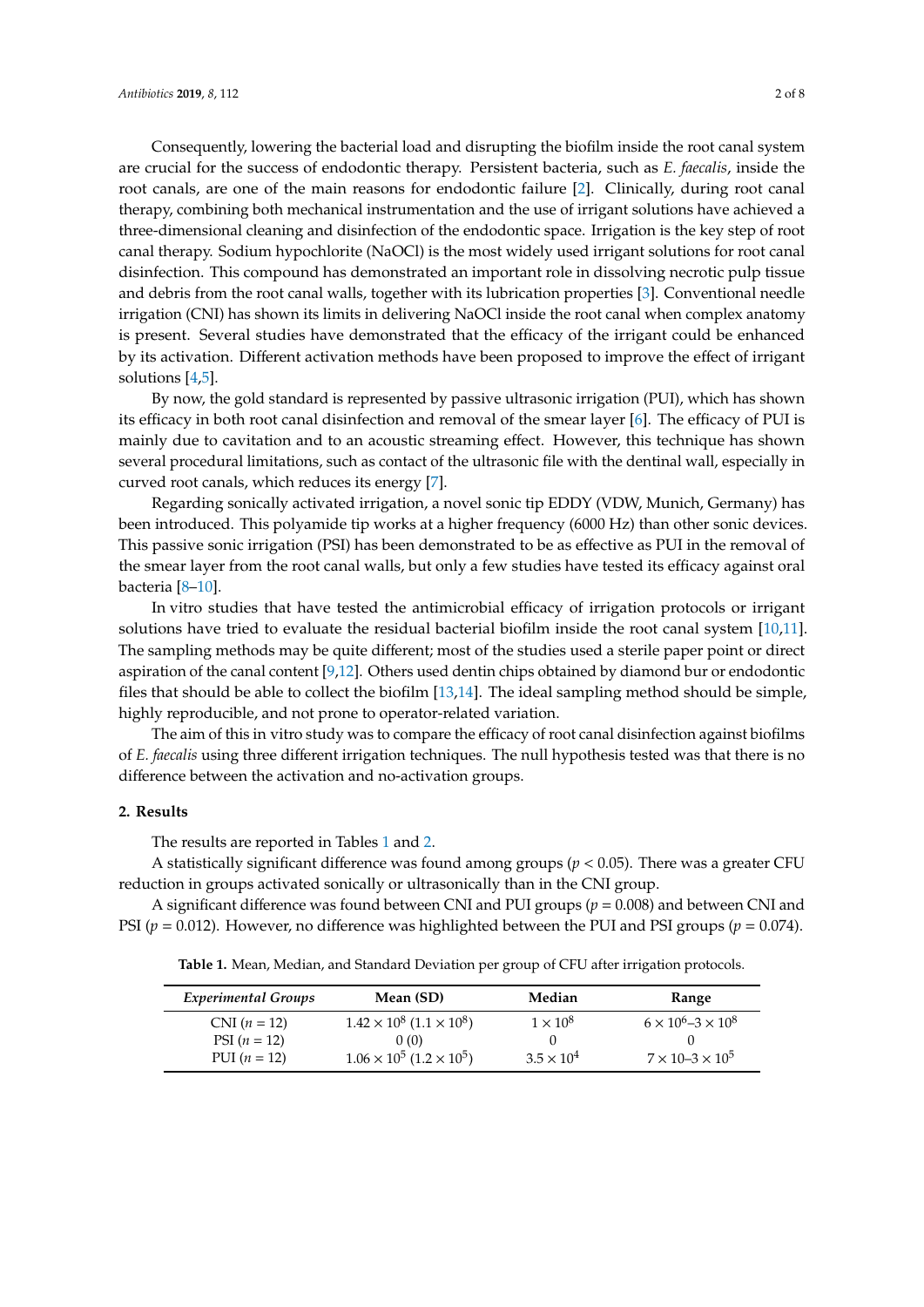<span id="page-2-0"></span>

| <b>CNI</b>      | <b>PSI</b> | <b>PUI</b>      |
|-----------------|------------|-----------------|
| $1 \times 10^8$ | $\Omega$   | $6 \times 10^2$ |
| $1 \times 10^8$ |            | $4\times10^2$   |
| $1 \times 10^8$ |            | $3 \times 10^3$ |
| $6 \times 10^6$ |            | $4 \times 10^3$ |
| $4 \times 10^7$ |            | $1 \times 10^3$ |
| $6 \times 10^7$ |            | $3 \times 10^4$ |
| $4 \times 10^7$ |            | $2 \times 10^5$ |
| $3 \times 10^8$ |            | $2 \times 10^5$ |
| $3 \times 10^8$ |            | $2 \times 10^5$ |
| $3 \times 10^8$ |            | $3 \times 10^5$ |
| $3 \times 10^8$ |            | $3 \times 10^5$ |
| $6 \times 10^7$ |            | $7 \times 10$   |
|                 |            |                 |

**Table 2.** CFU after irrigation protocols for each tooth.

### **3. Discussion**

A culture of *E. faecalis* was chosen as an infecting agent because this microorganism is commonly isolated in teeth with failed root canal treatment due to persistent chronic apical periodontitis [\[2](#page-5-1)[,15\]](#page-6-12).

*E. faecalis* can live as a planktonic cell or biofilm. The development of the biofilm takes several stages to mature to a structurally complex matrix.

The change in biofilm bacteria from sensitive to resistant against disinfecting agents occurs between two and three weeks of biofilm maturation. In our study, a four-week incubation period was performed because, at this stage, the bacterial penetration into dentinal tubules is enhanced, and a stronger biofilm is formed [\[16\]](#page-6-13).

It has been proven that the degree of root canal disinfection is highly influenced by the size of the preparation [\[17\]](#page-6-14). The activation techniques of the irrigant solutions showed better results in those canals with greater preparation [\[18](#page-6-15)[,19\]](#page-6-16). In this study, the root canals were prepared up to a final preparation size of 25.06 to test the efficacy of the activation techniques in a narrower root canal, while other similar studies have tested these techniques in samples prepared to a final size of #40 [\[8,](#page-6-5)[20\]](#page-6-17). The activation protocols used in this study are the same as those proposed for clinical use, and the protocols specified equal the activation time and volume (in mL) of the irrigant solutions. The total activation time of 1 min was performed to enhance the kinetics of sodium hypochlorite [\[21\]](#page-6-18).

One microbiological ex vivo study challenge is the methodology for collecting samples [\[6\]](#page-6-3). Most of the studies used sterile paper points or direct aspiration of canal content to collect the bacterial load inside the root canal. These methods were limited to allow the collection of only planktonic bacteria [\[8,](#page-6-5)[11\]](#page-6-7). Therefore, the collecting method used should be able to take bacteria either in planktonic or biofilm forms to reproduce the clinical state and obtain reliable results. In this study, a thin canal brush was used to collect residual bacteria. The brush performed a mechanical action against root canal walls, disrupting the biofilm and collecting bacteria either in planktonic or biofilm form.

This mechanical action was confirmed by the image obtained with a scanning electron scanning microscope (SEM) (Figure [1\)](#page-3-0). Despite the simplicity of the proposed collecting method, it still remains operator-related.

Quantitative measurement of the effect of root canal disinfection protocols should be preferred over qualitative approaches. That consideration is particularly important when the overall number of the CFU in the sample is low. In this study, we used the CFU method for enumerating the residual bacteria. However, as stated from a recent revision of the United States Pharmacopeia Chapter 1223, this particular method is limited and generates approximate results. The risk of small but significant differences is high, especially when the CFU results are reported on a logarithmic scale [\[8,](#page-6-5)[22\]](#page-6-19).

A metabolic assay could be used instead of CFU for enumerating microorganisms [\[10\]](#page-6-6). However, this test is dependent upon the number of viable cells, so when the number of bacteria is below a specific threshold, the results should be interpreted with caution [\[23\]](#page-7-0).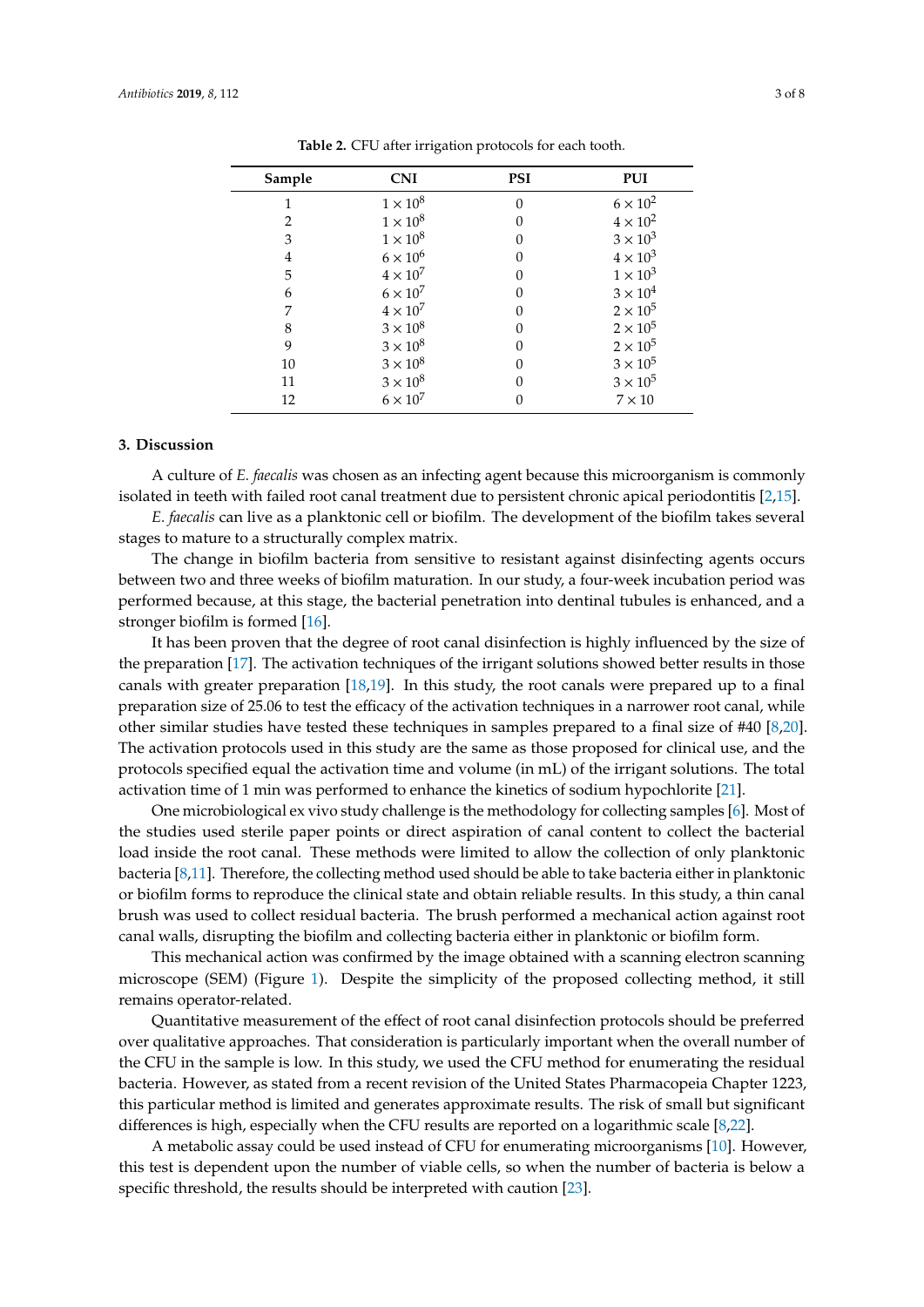<span id="page-3-0"></span>

**Figure 1.** Scanning electron microscope image at 2000× magnification. The image shows the presence **Figure 1.** Scanning electron microscope image at 2000× magnification. The image shows the presence of the bacterial biofilm between the fibers of the canal brush. of the bacterial biofilm between the fibers of the canal brush.

PSI produced the best numerical results. Similarly, Neuhaus et al. showed that PSI had the highest reduction of *E. faecalis* and eight other types of oral bacteria compared with PUI and CNI without a<br>statistically significant difference [8]. In contrast, Zeng et al. found no significant difference in bacterial statistically significant difference  $[8]$ . In contrast, Zeng et al. found no significant difference in bacterial reduction between PSI and CNI [10]. The differences between the results presented in this study and reduction between PSI and CNI [10]. The differences between the results presented in this study and<br>the one reported by Zeng et al. could be related to methodological factors; Zeng et al. tested the PSI technique in root canals prepared up to a final size of 40.06, while in the current study, a preparation technique in root canals prepared up to a final size of 40.06, while in the current study, a preparation<br>size of 25.06 was used. It could be speculated that in larger root canals, the "irrigation method" factor is not as significant as in smaller root canals.

Furthermore, when analyzing the percentage of intratubular bacteria-killing, Zeng et al. found that PSI was significantly more efficient than CNI in the coronal, middle, and apical portion of the<br>canal walls, at least for the superficial layer. canal walls, at least for the superficial layer.

In this study, no analysis of residual intratubular bacteria was performed. In addition, the use of In this study, no analysis of residual intratubular bacteria was performed. In addition, the use of<br>the canal brush, as a collecting method, allows the collection of mostly biofilm that covers the root canal walls. Therefore, from the results obtained, it can be supposed that PSI is efficient in killing those canal walls. Therefore, from the results obtained, it can be supposed that PSI is efficient in killing those<br>bacteria layering the root canal walls. During activation, as already reported, the sonic tip quickly vaporized the irrigant solution, so it was necessary to replenish it frequently [8].

The PUI technique has been demonstrated to efficaciously reduce the bacterial load, although there were no statistically significant differences with the passive sonic irrigation technique ( $p > 0.05$ ). During ultrasonic activation, a thin tip with a diameter #15 was used to reduce the risk of file-to-wall contact during activation [7]. Our results are in accordance with other studies, confirming the efficacy of the PUI technique, which is now considered the gold standard  $[24,25]$ .

A few studies reported no differences, in terms of antimicrobial activity, between activation and A few studies reported no differences, in terms of antimicrobial activity, between activation and no-activation protocols [10,26]. Comparing the results of this study, the activation of the irrigant solutions enhances their disinfecting ability, and the null hypothesis was rejected.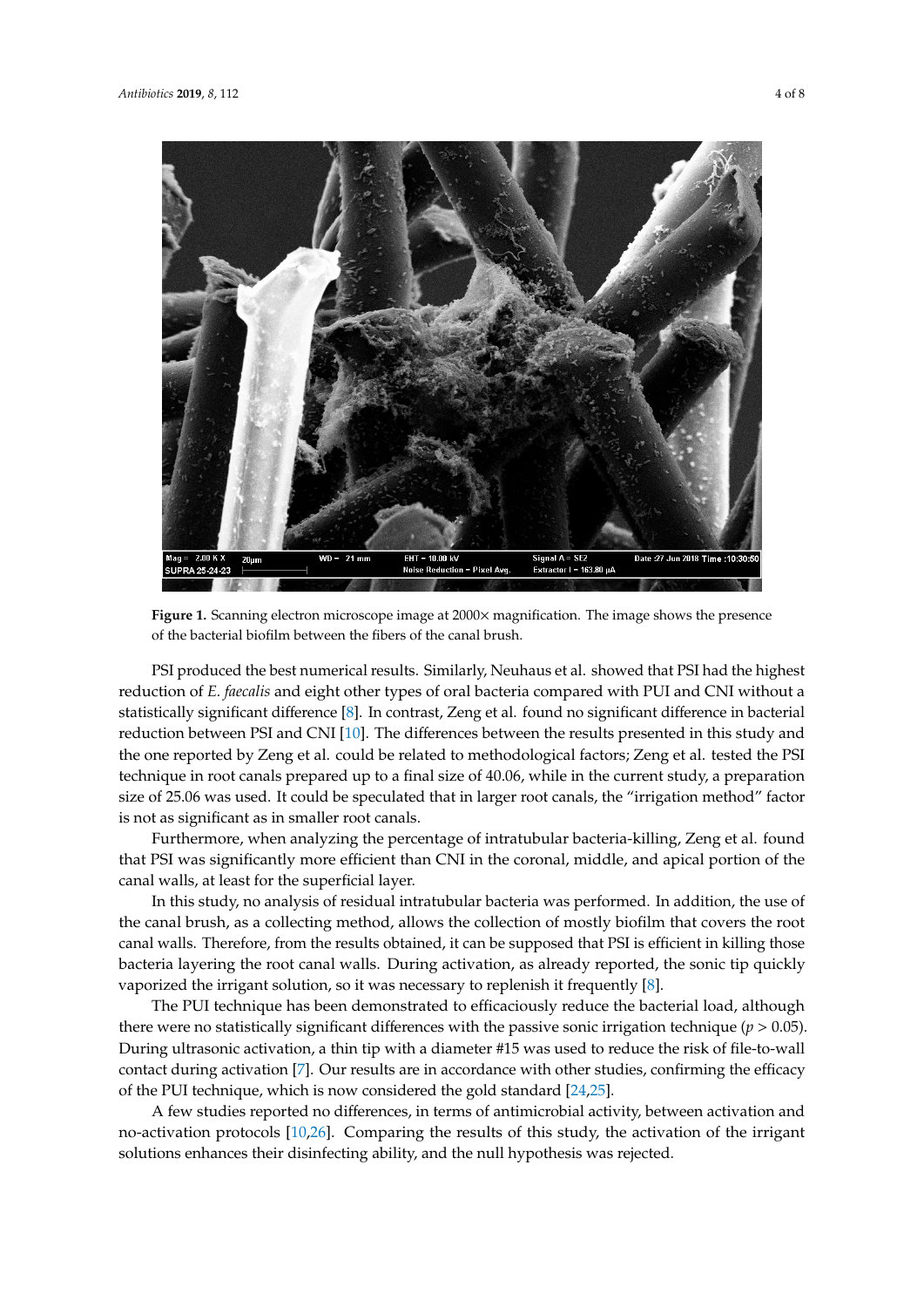Within the limits of this in vitro study, the activation protocols showed a greater antibiofilm activity of the irrigant solutions. The conventional needle irrigation technique was significantly less effective than the other activation techniques tested. PSI proved to be at least as effective as PUI in the removal of the bacterial biofilm.

However, further studies are required to confirm these results and to test the antibiofilm activity of PSI in a complex root canal anatomy with the final aim of identifying an irrigation method that avoids the spread of bacteria beyond the apex that has recently been correlated with the onset of numerous local and systemic pathologies [\[27–](#page-7-4)[31\]](#page-7-5).

## **4. Materials and Methods**

In total, forty-four single rooted human teeth, including both maxillary and mandibular incisors, canines and premolars, extracted for periodontal or orthodontic reasons were used. The exclusion criteria comprised those teeth with more than a single root canal, root canal treatment, internal/external resorption, immature root apices, caries, cracks, or fractures on the root surface.

The teeth with calcifications and excessively wide canals were excluded. After extraction, the teeth were collected and stored in a saline solution to prevent drying.

A conventional access cavity was made using a diamond and tungsten carbide bur mounted on a high-speed and contra-angle handpiece with water-cooling. All root canals were scouted to the canal terminus with stainless steel k file #10 and #15 (Dentsply Maillefer, Ballagues, Switzerland). The working length was defined by subtracting 1 mm from the point at which a size #10 stainless steel k-file was visible at the apical foramen through a stereomicroscope. Then, each root canal was mechanically prepared with nickel-titanium (NiTi) rotary files Protaper Next (Dentsply Maillefer, Ballagues, Switzerland) up to size 25.06 taper.

Irrigation with 6 mL of 5.25% sodium hypochlorite Niclor 5 (OgnaLab S.r.l, Muggiò, Italy) was used throughout the mechanical instrumentation. At the end of the mechanical preparation, the canals were filled with 1 mL of 17% ethylenediaminetetraacetic acid (EDTA) solution (Coswell Group, Fumo, Italy) that was left in place for 1 min to remove the smear layer. A final sterile saline solution rinse was performed to stop the reaction of EDTA. All canals were dried using air and sterile paper points Protaper Next (Dentsply Maillefer, Ballagues, Switzerland).

The apical foramina were sealed by using a two-step bonding system iBond® Total Etch (Kulzer Gmbh, Hanau, Germany) and flowable composite Filtek Supreme (3M ESPE, Seefeld, Germany). The entire root surface was coated with bonding to prevent lateral and apical leakage. The teeth were placed individually in sterilizer pouches and were autoclaved at 121 ◦C for 20 min. To make handling easier, the teeth were put into individual vials filled with silicone impression material Express 2 Putty (3M ESPE, Seefeld, Germany).

All the samples were sterilized using a plasma sterilizer device (Steris V-PRO $\textcircled{\tiny{R}}$  maX Low-Temperature Sterilization System Group, Bordeaux, France) to avoid ruining the silicone material.

*E. faecalis* (ATCC 29212) was cultured at 37 ℃ in a brain heart infusion (BHI) (Difco Laboratories, Detroit, Michigan, USA) broth and agar or in BHI supplemented with 40% horse serum (BHIS) (Sigma, St. Louis, Missouri, USA). Four teeth were not infected (negative control).

Bacterial dilutions at a final concentration of McFarland 0.5 ( $1.5 \times 10^8$  CFU/mL) were prepared in appropriate culture medium (BHI) supplemented with fungizone (16  $g/mL$ ) and used to contaminate samples. The dilutions were incubated at 37 °C for 28 days. The medium was refreshed every two days.

Four teeth were not included in the irrigation protocols (positive control).

Irrigation Protocols:

In all the tested groups, the root canals were irrigated with a total of 6 ml of 5.25% NaOCl, a total of 6 mL of 17% EDTA, and a final rinse with 2 mL of NaCl. The total activation time of 1 minute was performed with each solution. All the procedures were performed by a single operator. Each solution was refreshed between activation cycles and during every single round.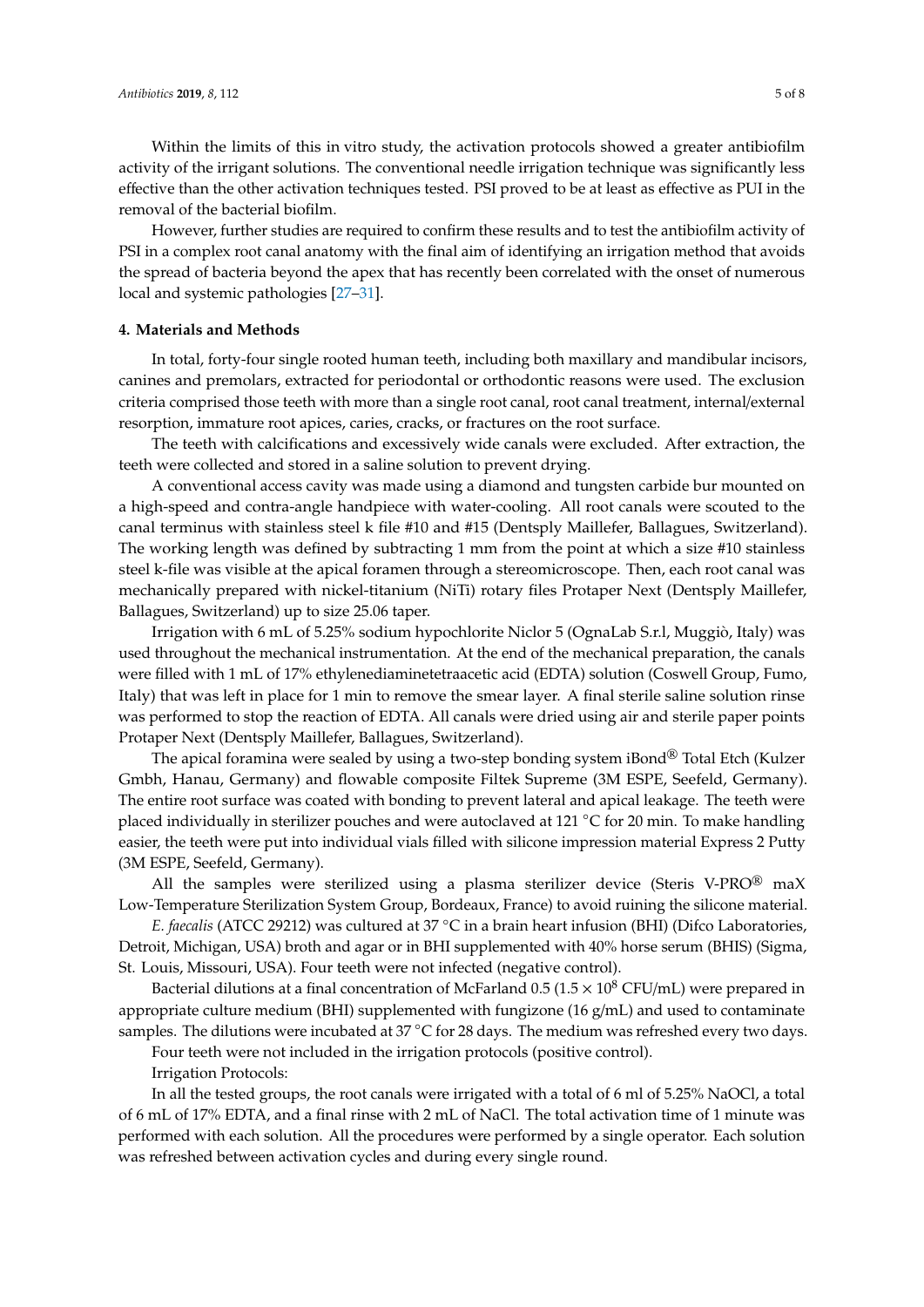$CNI (n = 12)$ 

Conventional needle irrigation was performed by using a sterile syringe with a 30 gauge needle CanalPro (Coltene, Whaledent, Germany). The root canal was flushed with 6 mL of 17% EDTA and then with 6 mL of 5.25% NaOCl.

PUI  $(n = 12)$ 

The passive ultrasonic irrigation group underwent three ultrasonic irrigation cycles of 20 s. The power was set at 20%, according to the manufacturer's instructions. The ultrasonic tip IRRI K (VDW ULTRA, Munich, Germany) was inserted at 1 mm short of the established working length.

PSI  $(n = 12)$ 

The sonic device EDDY (VDW, Munich, Germany) was used. This device was coupled to the airscaler SoniFlex (KaVo Dental Gmbh, Biberach, Germany) that operates at 6000 Hz. In all, three cycles of 20 s of activation were performed both with EDTA and NaOCl. The sonic tip was inserted at 1 mm short of the established working length.

Counting microorganisms

A thin canal brush Nano-Brush (Denbur, Westmont, USA) previously sterilized with a low-temperature sterilization system (Steris V-PRO® maX Low-Temperature Sterilization System Group, Bordeaux, France) was inserted at 1 mm to the apex and scratched towards canal walls, for a total time of 30 s, to collect the bacteria either in planktonic or in biofilm forms.

To confirm the mechanical action of the brush, scanning electron microscope images were taken (Figure [1\)](#page-3-0).

The brushes were then incubated in BHI broth at 37 °C under  $CO<sub>2</sub>$  for 24 hours, together with a control sample, to assess sterility.

Samples were serially diluted in saline solution. In the PSI group, the CFU count of bacteria were determined without making any dilution. Aliquots of  $10 \mu$ L were spread on Enterococcus-selective agar plates. After overnight incubation at 37 °C, colonies on the plates were counted to determine the number of CFU.

Data were analyzed by a one-way ANOVA and post hoc Games–Howell's multiple comparison tests ( $p < 0.05$ ).

### **5. Conclusions**

Within the limits of this in vitro study, the activation protocols showed a greater antibiofilm activity of the irrigant solutions. The conventional needle irrigation technique was significantly less effective than the other activation techniques tested. PSI proved to be at least as effective as PUI in the removal of the bacterial biofilm.

However, further studies are required to confirm these results and to test the antibiofilm activity of PSI in a complex root canal anatomy with the final aim of identifying an irrigation method that avoids the spread of bacteria beyond the apex that has recently been correlated with the onset of numerous local and systemic pathologies [\[27–](#page-7-4)[31\]](#page-7-5).

**Author Contributions:** Conceptualization—L.M. and R.C.; Methodology—C.M., F.B., G.O.; Validation—C.E., C.M. and R.C.; Formal analysis—C.E., N.M.G.; Investigation—C.E.; Resources—R.C., C.M.; Data curation—C.E.; Writing—original draft preparation—C.E., R.C.; Writing—review and editing—R.P., G.I.; Visualization—R.C. and R.P.; Supervision—M.C., M.S.; Project Administration—L.M., G.I.

**Funding:** This research received no external funding.

**Conflicts of Interest:** The authors declare no conflict of interest.

#### **References**

- <span id="page-5-0"></span>1. Ricucci, D.; Siqueira, J.F., Jr. Biofilms and apical periodontitis: Study of prevalence and association with clinical and histopathologic findings. *J. Endod.* **2010**, *36*, 1277–1288. [\[CrossRef\]](http://dx.doi.org/10.1016/j.joen.2010.04.007) [\[PubMed\]](http://www.ncbi.nlm.nih.gov/pubmed/20647081)
- <span id="page-5-1"></span>2. Haapasalo, M.; Shen, Y.; Ricucci, D. Reasons for persistent and emerging post-treatment endodontic desease. *Endod. Top.* **2011**, *18*, 31–50. [\[CrossRef\]](http://dx.doi.org/10.1111/j.1601-1546.2011.00256.x)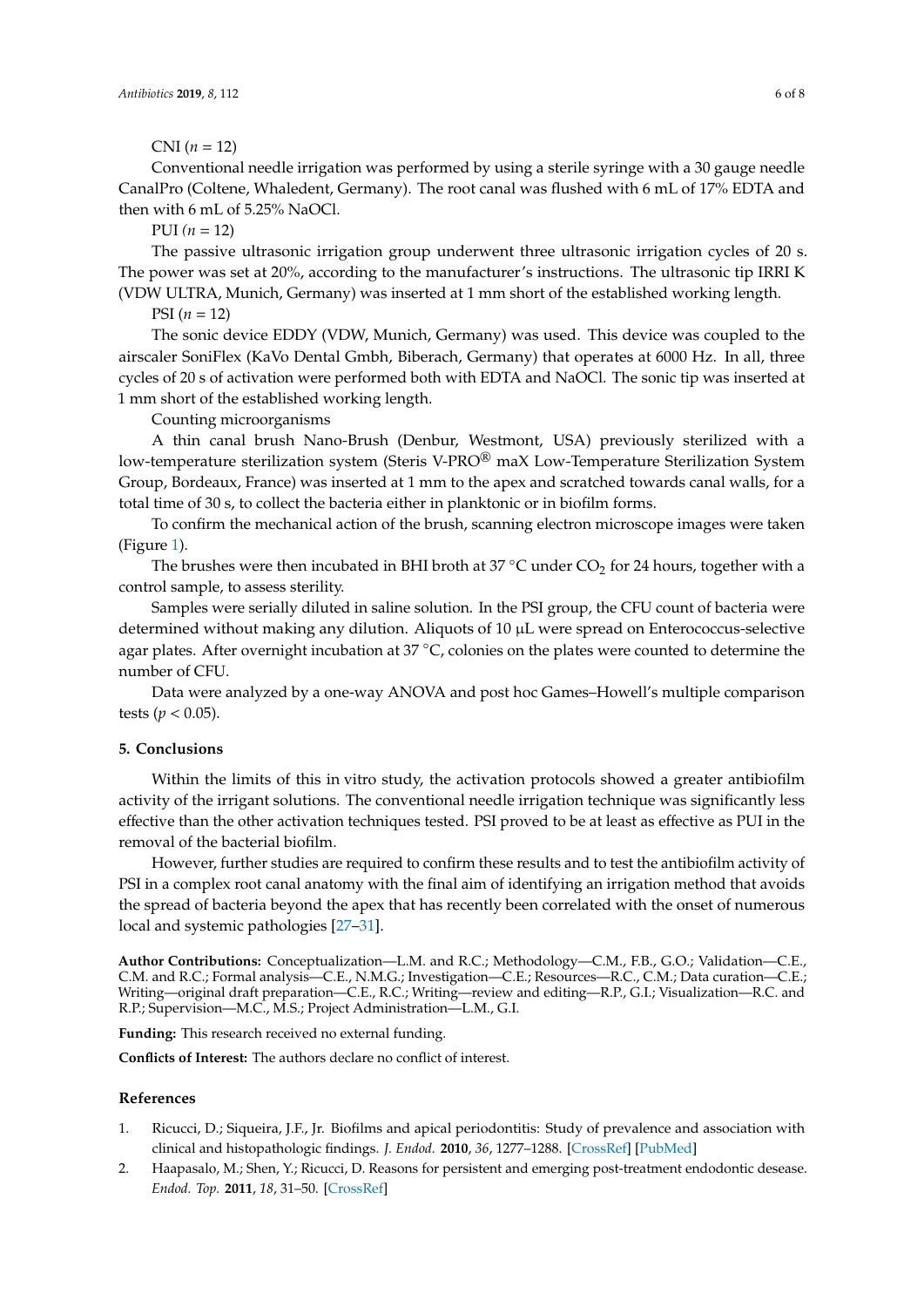- <span id="page-6-0"></span>3. Zehnder, M. Root canal irrigants. *J. Endod.* **2006**, *32*, 389–398. [\[CrossRef\]](http://dx.doi.org/10.1016/j.joen.2005.09.014) [\[PubMed\]](http://www.ncbi.nlm.nih.gov/pubmed/16631834)
- <span id="page-6-1"></span>4. Virdee, S.S.; Seymour, D.W.; Farnell, D. Efficacy of irrigant activation techniques in removing intracanal smear layer and debris from mature permanent teeth: A systematic review & meta-analysis. *Int. Endod. J.* **2018**, *51*, 605–621. [\[PubMed\]](http://www.ncbi.nlm.nih.gov/pubmed/29178166)
- <span id="page-6-2"></span>5. Castagnola, R.; Lajolo, C.; Minciacchi, I.; Cretella, G.; Foti, R.; Marigo, L.; Gambarini, G.; Angerame, D.; Somma, F. Efficacy of three different irrigation techniques in the removal of smear layer and organic debris from root canal wall: A scanning electron microscope study. *G. Ital. Endod.* **2014**, *2*, 79–86. [\[CrossRef\]](http://dx.doi.org/10.1016/j.gien.2014.09.001)
- <span id="page-6-3"></span>6. Van der Sluis, W.; Versluis, M.; Wu, M. Passive ultrasonic irrigation of the root canal: A review of the literature. *Int. Endod. J.* **2007**, *40*, 415–426. [\[CrossRef\]](http://dx.doi.org/10.1111/j.1365-2591.2007.01243.x) [\[PubMed\]](http://www.ncbi.nlm.nih.gov/pubmed/17442017)
- <span id="page-6-4"></span>7. Boutsioukis, C.; Verhaagen, B.; Walmsley, A.D. Measurement and visualization of file-to-wall contact during ultrasonically activated irrigation in simulated canals. *Int. Endod. J.* **2013**, *46*, 1046–1055. [\[CrossRef\]](http://dx.doi.org/10.1111/iej.12097) [\[PubMed\]](http://www.ncbi.nlm.nih.gov/pubmed/23521118)
- <span id="page-6-5"></span>8. Neuhaus, K.; Liebi, M.; Stauffacher, S. Antibacterial efficacy of a new sonic irrigation device for root canal disifection. *J. Endod.* **2016**, *42*, 1799–1803. [\[CrossRef\]](http://dx.doi.org/10.1016/j.joen.2016.08.024) [\[PubMed\]](http://www.ncbi.nlm.nih.gov/pubmed/27780580)
- <span id="page-6-8"></span>9. Urban, K.; Donnermeyer, D.; Schäfer, E. Canal cleanliness using different irrigation activation systems: A SEM evaluation. *Clin. Oral Investig.F* **2017**, *21*, 2681–2687. [\[CrossRef\]](http://dx.doi.org/10.1007/s00784-017-2070-x)
- <span id="page-6-6"></span>10. Zeng, C.; Willison, J.; Meghil, M.M.; Bergeron, B.E.; Cutler, C.W.; Tay, F.R.; Niu, L.; Ma, J. Antibacterial efficacy of an endodontic sonic-powered irrigation system: An in vitro study. *J. Dent.* **2018**, *75*, 105–112. [\[CrossRef\]](http://dx.doi.org/10.1016/j.jdent.2018.06.003)
- <span id="page-6-7"></span>11. Neelakantan, P.; Cheng, C.Q.; Mohanraj, R.; Sriraman, P.; Subbarao, C.; Sharma, S. Antibiofilm activity of three irrigation protocols activated by ultrasonic, diode laser or Er: YAG laser in vitro. *Int. Endod. J.* **2015**, *48*, 602–610. [\[CrossRef\]](http://dx.doi.org/10.1111/iej.12354) [\[PubMed\]](http://www.ncbi.nlm.nih.gov/pubmed/25080240)
- <span id="page-6-9"></span>12. Guerreiro-Tanomaru, J.M.; Chávez-Andrade, G.M.; De Faria-Júnior, N.B.; Watanabe, E.; Tanomaru-Filho, M. Effect of passive ultrasonic irrigation on *Enterococcus faecalis* from root canals: An ex vivo study. *Braz. Dent. J.* **2015**, *26*, 342–346. [\[CrossRef\]](http://dx.doi.org/10.1590/0103-6440201300022) [\[PubMed\]](http://www.ncbi.nlm.nih.gov/pubmed/26312969)
- <span id="page-6-10"></span>13. Tennert, C.; Drews, A.M.; Walther, V.; Altenburger, M.J.; Karygianni, L.; Wrbas, K.T.; Hellwig, E.; Al-Ahmad, A. Ultrasonic activation and chemical modification of photosensitizers enhances the effects of photodynamic therapy against *Enterococcus faecalis* root-canal isolates. *Photodiagn. Photodyn. Ther.* **2015**, *12*, 244–251. [\[CrossRef\]](http://dx.doi.org/10.1016/j.pdpdt.2015.02.002) [\[PubMed\]](http://www.ncbi.nlm.nih.gov/pubmed/25703104)
- <span id="page-6-11"></span>14. Halford, A.; Ohl, C.D.; Azarpazhooh, A.; Basrani, B.; Friedman, S.; Kishen, A. Synergistic effect of microbubble emulsion and sonic or ultrasonic agitation on endodontic biofilm in vitro. *J. Endod.* **2012**, *38*, 1530–1534. [\[CrossRef\]](http://dx.doi.org/10.1016/j.joen.2012.07.007) [\[PubMed\]](http://www.ncbi.nlm.nih.gov/pubmed/23063230)
- <span id="page-6-12"></span>15. Sedgley, C.M.; Lennan, S.L.; Appelbe, O.K. Survival of *Enterococcus faecalis* in root canals ex vivo. *Int. Endod. J.* **2015**, *38*, 735–742. [\[CrossRef\]](http://dx.doi.org/10.1111/j.1365-2591.2005.01009.x) [\[PubMed\]](http://www.ncbi.nlm.nih.gov/pubmed/16164688)
- <span id="page-6-13"></span>16. Stojicic, S.; Shen, Y.; Haapasalo, M. Effect of the source of biofilm bacteria, level of biofilm maturation and type of disinfecting agent on the susceptibility of biofilm bacteria to antibacterial agents. *J. Endod.* **2013**, *39*, 473–477. [\[CrossRef\]](http://dx.doi.org/10.1016/j.joen.2012.11.024) [\[PubMed\]](http://www.ncbi.nlm.nih.gov/pubmed/23522539)
- <span id="page-6-14"></span>17. Chow, T.W. Mechanical Effectiveness of Root Canal Irrigation. *J. Endod.* **1983**, *9*, 475–479. [\[CrossRef\]](http://dx.doi.org/10.1016/S0099-2399(83)80162-9)
- <span id="page-6-15"></span>18. Usman, N.; Baumgartner, J.C.; Marshall, J.G. Influence of Instrument Size on Root Canal Debridement. *J. Endod.* **2004**, *30*, 110–112. [\[CrossRef\]](http://dx.doi.org/10.1097/00004770-200402000-00012) [\[PubMed\]](http://www.ncbi.nlm.nih.gov/pubmed/14977309)
- <span id="page-6-16"></span>19. Van der Sluis, L.W.; Wu, M.K.; Wesselink, P.R. The efficacy of ultrasonic irrigation to remove artificially placed dentine debris from human root canals prepared using instruments of varying taper. *Int. Endod. J.* **2005**, *38*, 764–768. [\[CrossRef\]](http://dx.doi.org/10.1111/j.1365-2591.2005.01018.x) [\[PubMed\]](http://www.ncbi.nlm.nih.gov/pubmed/16164691)
- <span id="page-6-17"></span>20. Bhuva, B.; Patel, S.; Wilson, R.; Niazi, S.; Beighton, D.; Mannocci, F. The effectiveness of passive ultrasonic irrigation on intraradicular *Enterococcus faecalis* biofilms in extracted single-rooted human teeth. *Int. Endod. J.* **2010**, *43*, 241–250. [\[CrossRef\]](http://dx.doi.org/10.1111/j.1365-2591.2009.01672.x) [\[PubMed\]](http://www.ncbi.nlm.nih.gov/pubmed/20158536)
- <span id="page-6-18"></span>21. Macedo, R.G.; Wesselink, P.R.; Zaccheo, F.; Fanali, D.; Van Der Sluis, L.W. Reaction rate of NaOCl in contact with bovine dentine: Effect of activation, exposure time, concentration and ph. *Int. Endod.* **2010**, *43*, 1108–1115. [\[CrossRef\]](http://dx.doi.org/10.1111/j.1365-2591.2010.01785.x) [\[PubMed\]](http://www.ncbi.nlm.nih.gov/pubmed/20812947)
- <span id="page-6-19"></span>22. Miller, M.J. A fresh look at USP Validation of Alternative Microbiological Methods and How the Revised Chapter Compares with PDA TR33 and the Proposed Revision to Ph. Eur. 5.1.6. *Am. Pharmceut. Rev.* **2005**, *18*, 22–35.